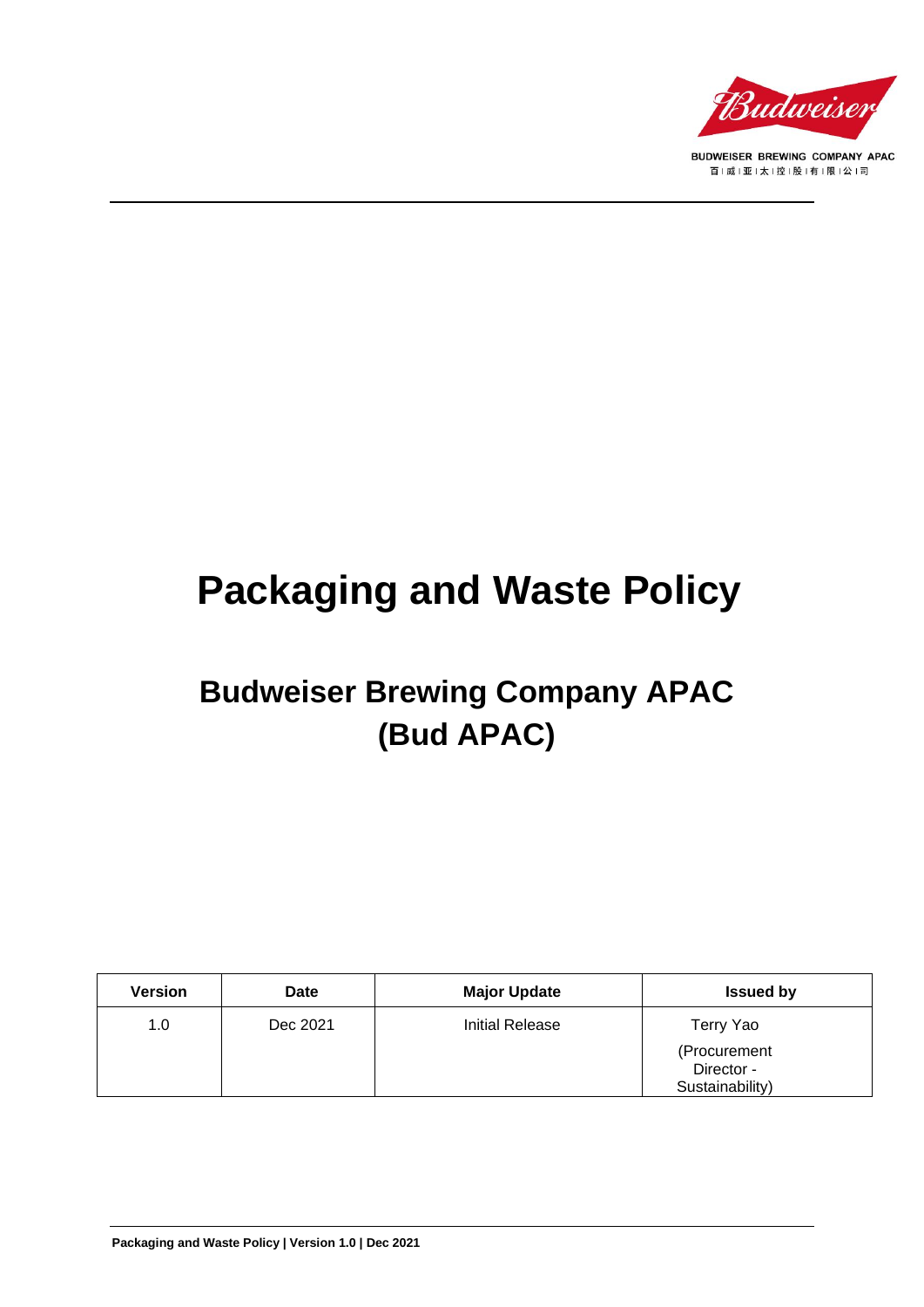#### **Table of Contents**

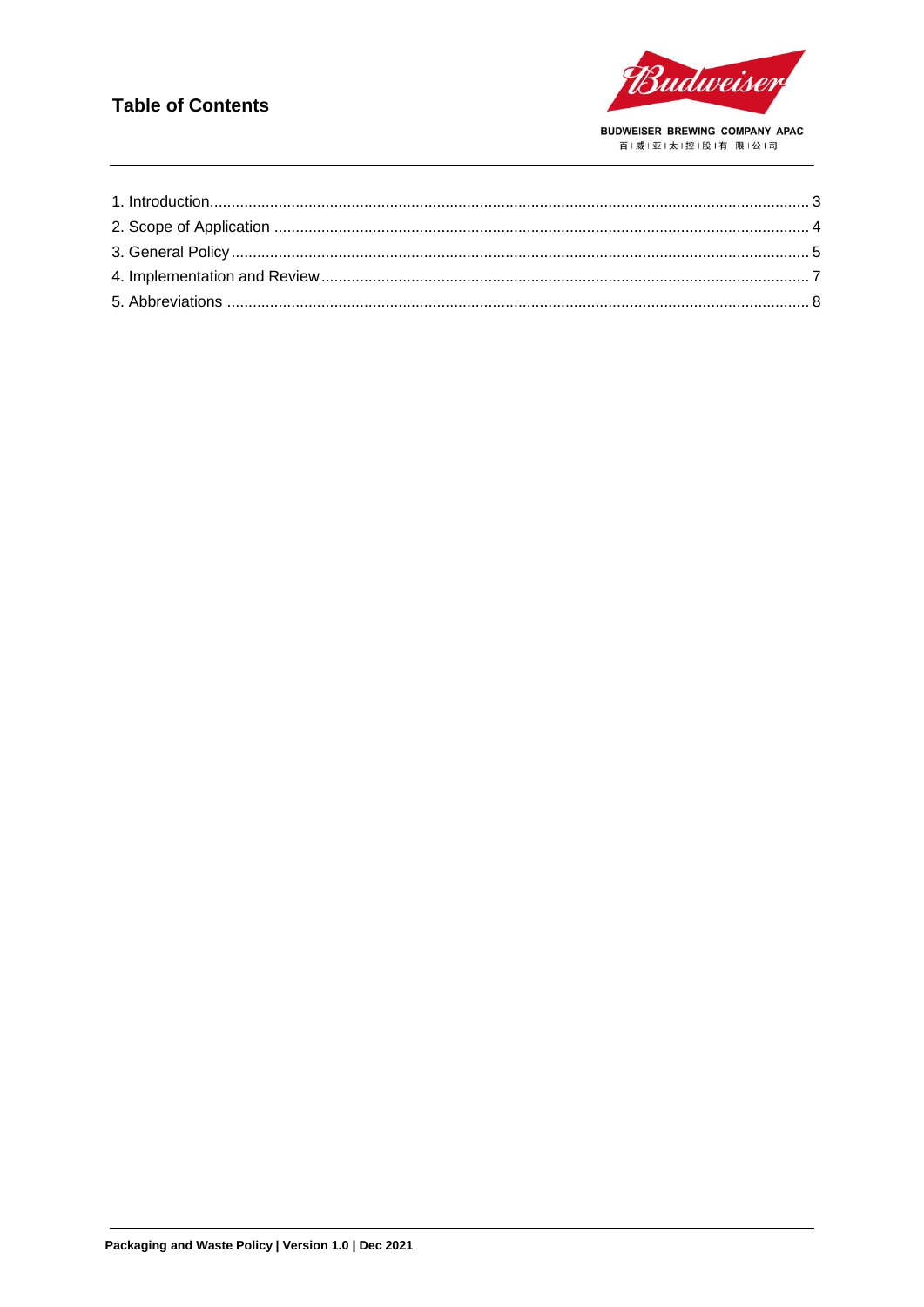

#### <span id="page-2-0"></span>**1. Introduction**

- 1.1 This Packaging and Waste Policy ("Policy") describes stance and approaches of Budweiser Brewing Company APAC ("Bud APAC" or "the Group") to reducing packaging and waste. At Bud APAC, we are committing to building a **#FutureWithMoreCheers**. To do so, we are determined to sustain our company together with a healthy environment and thriving communities, while creating economic, environmental and social values for our stakeholders and business.
- 1.2 With improper handling and disposal, industrial waste and post-consumer packaging may end up in the natural environment. The global packaging and waste issues, such as the landfill problem in China and environmental pollution in India, require cross-boundary and cross-sector innovation, collaboration and education to tackle.
- 1.3 Beverage packaging has an intrinsic value and life that go beyond its initial use and can reenter the system for recycling and reuse after proper treatment. With a circular model in place, waste to landfill can be minimized, resulting in reduced greenhouse gas ("GHG") emissions<sup>1</sup>, use of natural resources, operating and production costs.
- 1.4 Guided by our 2025 Sustainability Goals and in support of the United Nations Sustainable Development Goals ("UN SDGs"), including Goal 12: Responsible Consumption and Production, Bud APAC recognizes the significance of promoting circularity and eliminating waste. As part of this, we pledge to make 100% of our packaging returnable or made from majority recycled content<sup>2</sup>.
- 1.5 We depend on diverse types of packaging to present and deliver our products to consumers and customers. As such, we recognize our unique role to influence the current linear consumption and production model and to turn it into a circular loop that repurposes waste as resourceful material.

<sup>1</sup> Packaging accounts for 42% of our overall GHG emissions in APAC in 2020. Reducing the footprint of our packaging waste will be a key part of our ambition to achieve net zero by 2040. Clic[k here](https://budweiserapac.com/ace_files/files/policy2021/BudAPAC_Climate%20Policy.pdf) to see our **Climate Policy**.  $2$  Our commitment to make our packaging made from majority recycled content means that at least half of the packaging material will be made of recycled content.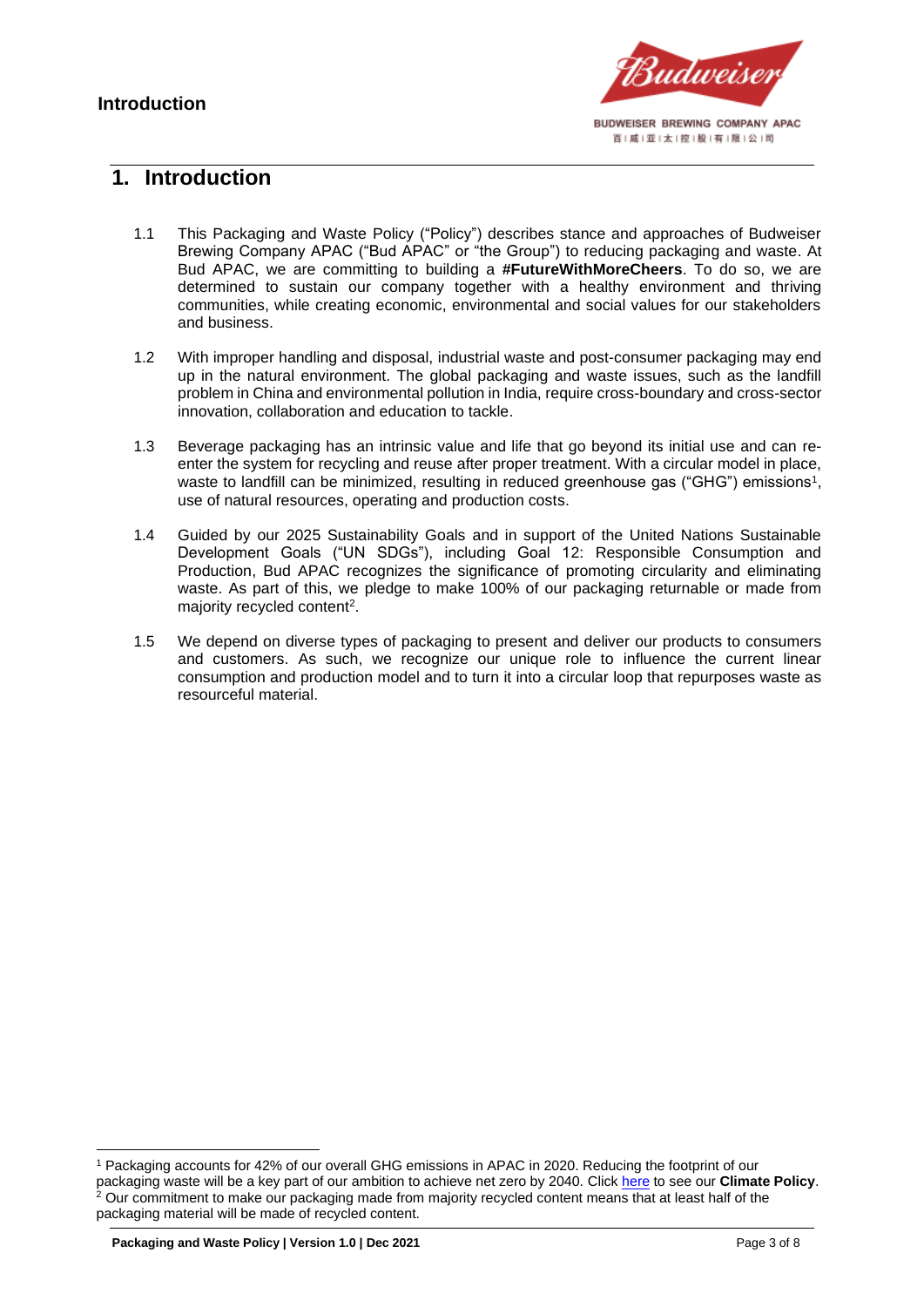

#### <span id="page-3-0"></span>**2. Scope of Application**

2.1 All Business Units ("BUs") under Bud APAC, suppliers, contractors and other business partners working on the Group's behalf should comply and refer to this Policy.

Other Relevant Policies for Reference:

- Click here to [see](https://budweiserapac.com/ace_files/files/policy2021/BudAPAC_Climate%20Policy.pdf) our Climate Policy.
- Click here to [see](https://budweiserapac.com/ace_files/files/policy2021/BudAPAC_Environmental%20Policy.pdf) our Environmental Policy.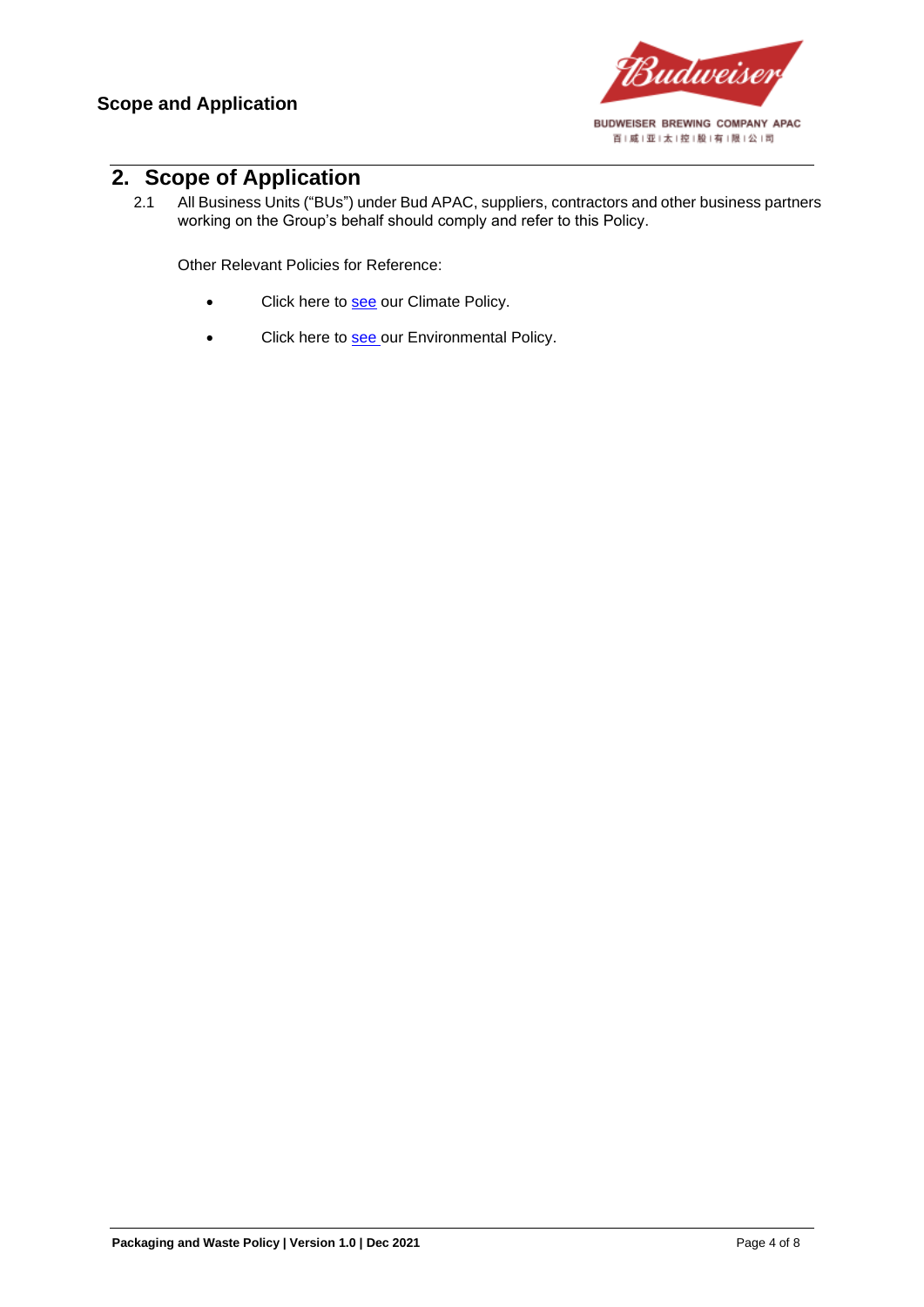

#### <span id="page-4-0"></span>**3. General Policy**

- 3.1 Bud APAC is committed to eliminating waste and creating circular economies through recycled and returnable packaging. This commitment focuses on minimizing waste from our operations and repurposing waste into resources, and increasing the recyclability, recycled content and returnability of our packaging. We will strive to:
	- Comply with all relevant laws, regulations and standards in all countries in which Bud APAC operates;
	- Contribute to international and local initiatives such as Circulate Capital<sup>3</sup>, the Trash Free Sea Alliance<sup>4</sup> , the Ellen MacArthur Foundation New Plastics Economy Global Commitment<sup>5</sup> the Extended Producer Responsibility ("EPR") system for packaging in South Korea<sup>6</sup> and the Drink Without Waste initiative and the municipal solid waste charging scheme in Hong Kong<sup>7</sup> ;
	- Integrate industry best practices into our operations and through our Responsible Sourcing Policy encourage our suppliers to do the same;
	- Anticipate and prepare for emerging environmental regulations and increasing societal expectations; and
	- Transparently disclose our context-based targets and progress.
- 3.2 Accordingly, we will:
	- Assess waste generation and waste diverted from/to landfill within our operations and in the value chain to identify reduction opportunities and integrate circularity;
	- Adopt green procurement practices to reduce waste at source by eliminating singleuse supplies and working with our suppliers through our Responsible Sourcing Policy;
	- Optimize our processes to increase the reuse and recycling of packaging and other materials to reduce waste (e.g. advance "Zero Discharge" and "Zero Waste" strategies to treat and repurpose wastewater and waste materials in China and India) and energy;
	- Engage with local governments and industry associations to strategize ways to address constraints in the markets we serve and operate in (e.g. legislative challenges to integrating recycled materials into food-grade packaging in China);
	- Explore collaborations and partnerships with local green groups, industry associations, communities and suppliers and other business partners to promote the concept of circular economy in the markets we serve and operate in;
	- Support start-ups that advance packaging innovations via our 100+ Accelerator platform and our APAC Sustainability and Procurement Innovation Hub; and

<sup>3</sup> Circulate Capital:

<https://www.circulatecapital.com/>

<sup>4</sup> Trash Free Sea Alliance:

https://oceanconservancy.org/trash-free-seas/plastics-in-the-ocean/trash-free-seas-alliance/

<sup>5</sup> New Life Plastic:

https://www.newplasticseconomy.org/

<sup>6</sup> EPR System for Packaging in South Korea:

https://www.keco.or.kr/en/core/operation\_extended/contentsid/1980/index.do

<sup>7</sup> Drink Without Waste:

https://drinkwithoutwaste.org/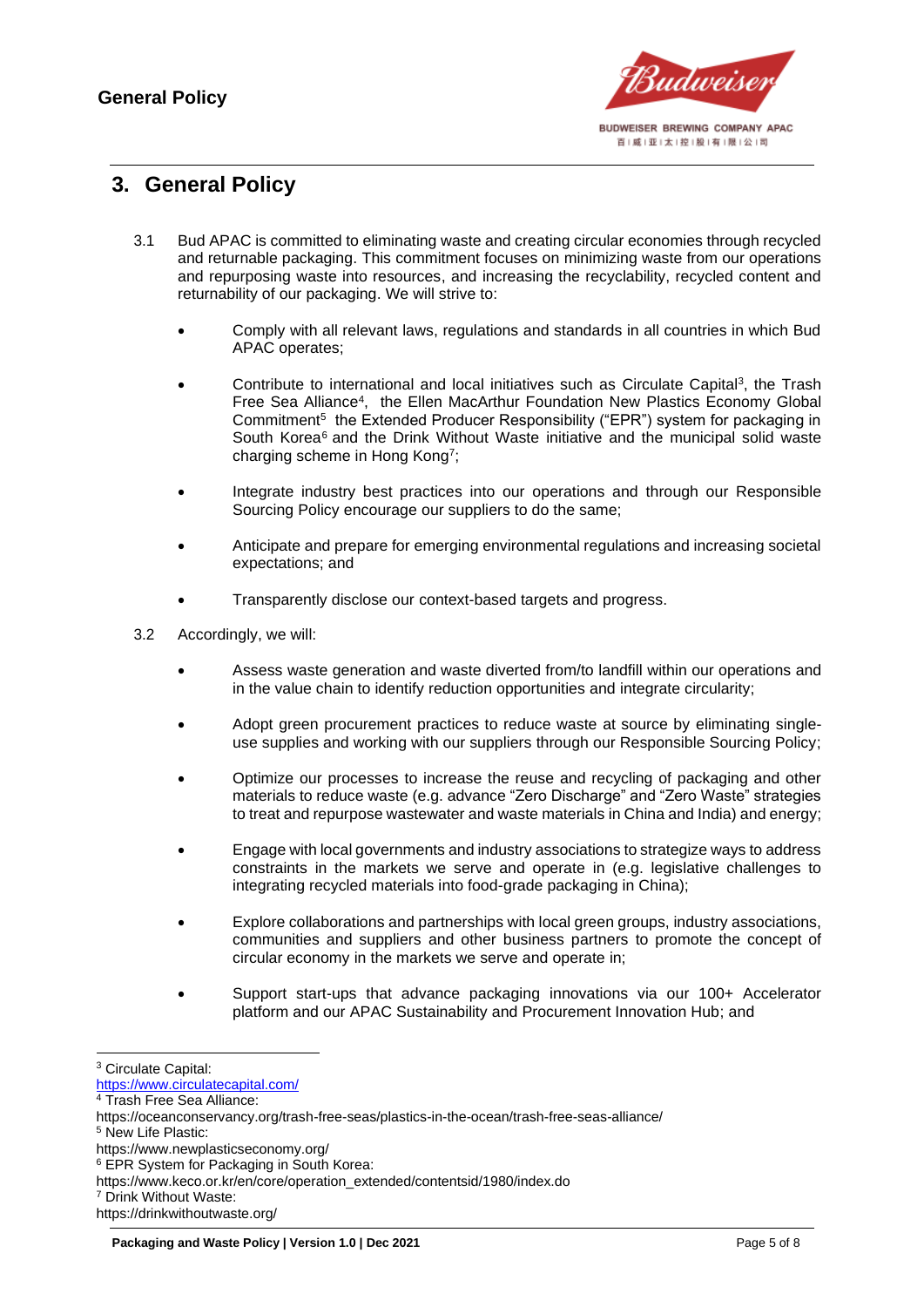

#### • Adopt market-specific packaging strategies that focus on:

- Reduce Adopt technological innovations (e.g. lightweighting) and redesign our packaging to reduce the usage of material for the same type of packaging;
- Reuse Increase the returnability of our packaging (as part of our 2025 Sustainability Goals, 100% of our product packaging will be returnable or made from majority recycled content by 2025);
- Recycle Integrate recycled and/or recyclable contents into our packaging;
- Recover Work with local communities and governments to support the recovery rate of post-consumer packaging;
- Record and report Track our performance, transparently report to our stakeholders and share our experience and success cases with business partners;
- Rethink Challenge the status quo and be more innovative in our approaches; and
- Educate and advocate Provide sustainable packaging options with clear instructions to increase recovery and recycling of post-consumer packaging.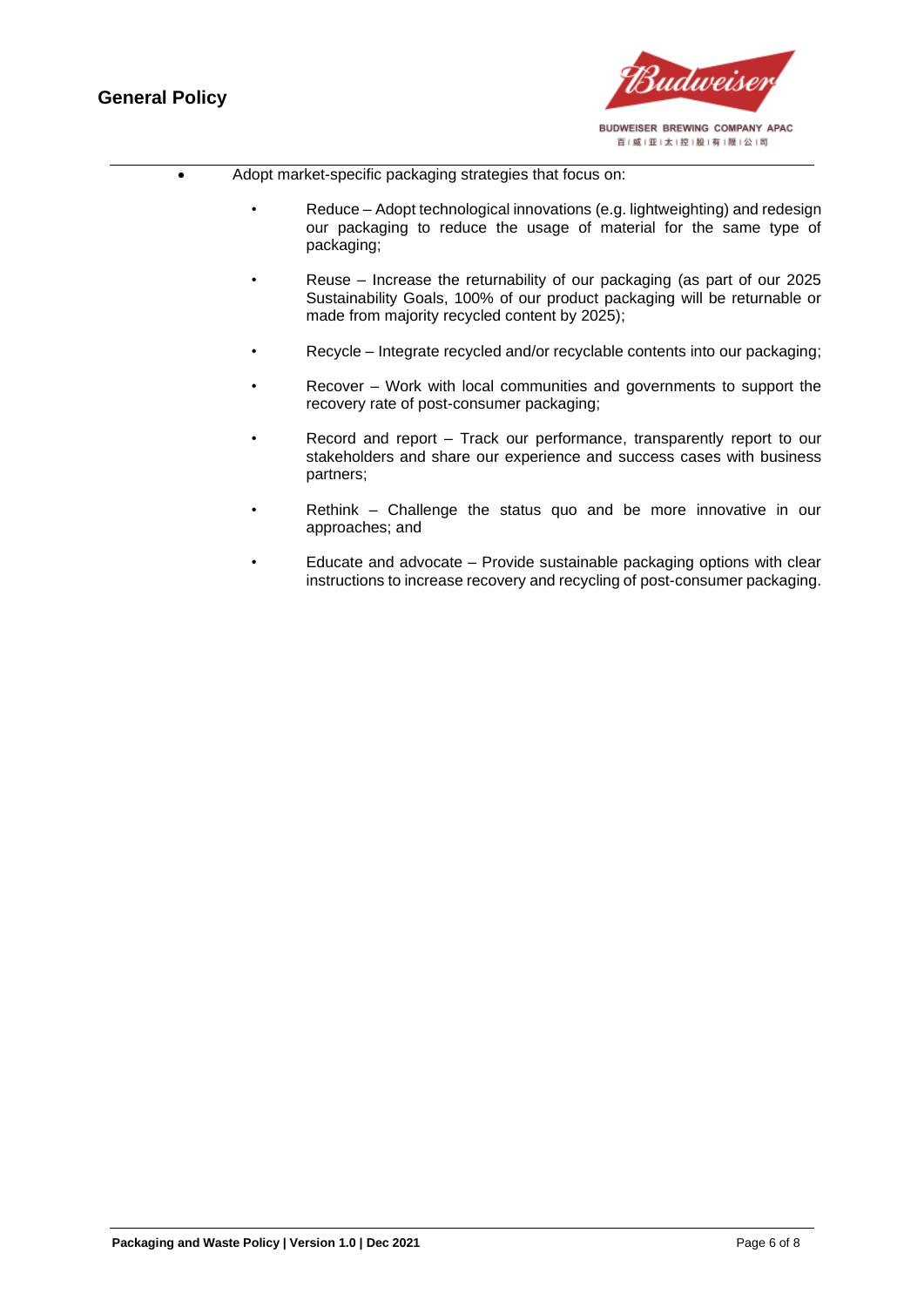

#### <span id="page-6-0"></span>**4. Implementation and Review**

- 4.1 Bud APAC will enact this Policy by implementing procedures in our Voyager Plant Optimization ("VPO") manual.
- 4.2 All Bud APAC's employees and related suppliers must comply with this Policy.
- 4.3 Suggestions, issues and concerns raised by Bud APAC's employees and public concerns on this Policy will be reported to the management team and conveyed back to the Procurement and Sustainability Team. Further amendments to this policy will be made as necessary.
- 4.4 This Policy should be enforced into Bud APAC's practices and the responsibility to review the Policy lies with the Sustainability and Procurement Team.
- 4.5 All respective budget controls are included in Bud APAC's annual budgets of relevant parties.
- 1.1 This Policy is approved by Terry Yao (Procurement Director Sustainability), who is a member of the ESG Committee that reports to the Board.
- 1.2 Key performance indicators ("KPIs") and status updates relating to each commitment identified in this Policy will be reported to meetings of the Board, ESG Committee, Sustainability and Procurement Team's annual strategy when needed. In addition, updated information will be placed on Bud APAC's website.
- 1.3 This Policy will be regularly reviewed considering legislation, public policy and organizational changes and development in sustainability best practices, or at a minimum, every three (3) years. Updates of the Policy will be presented to the ESG Committee for endorsement.